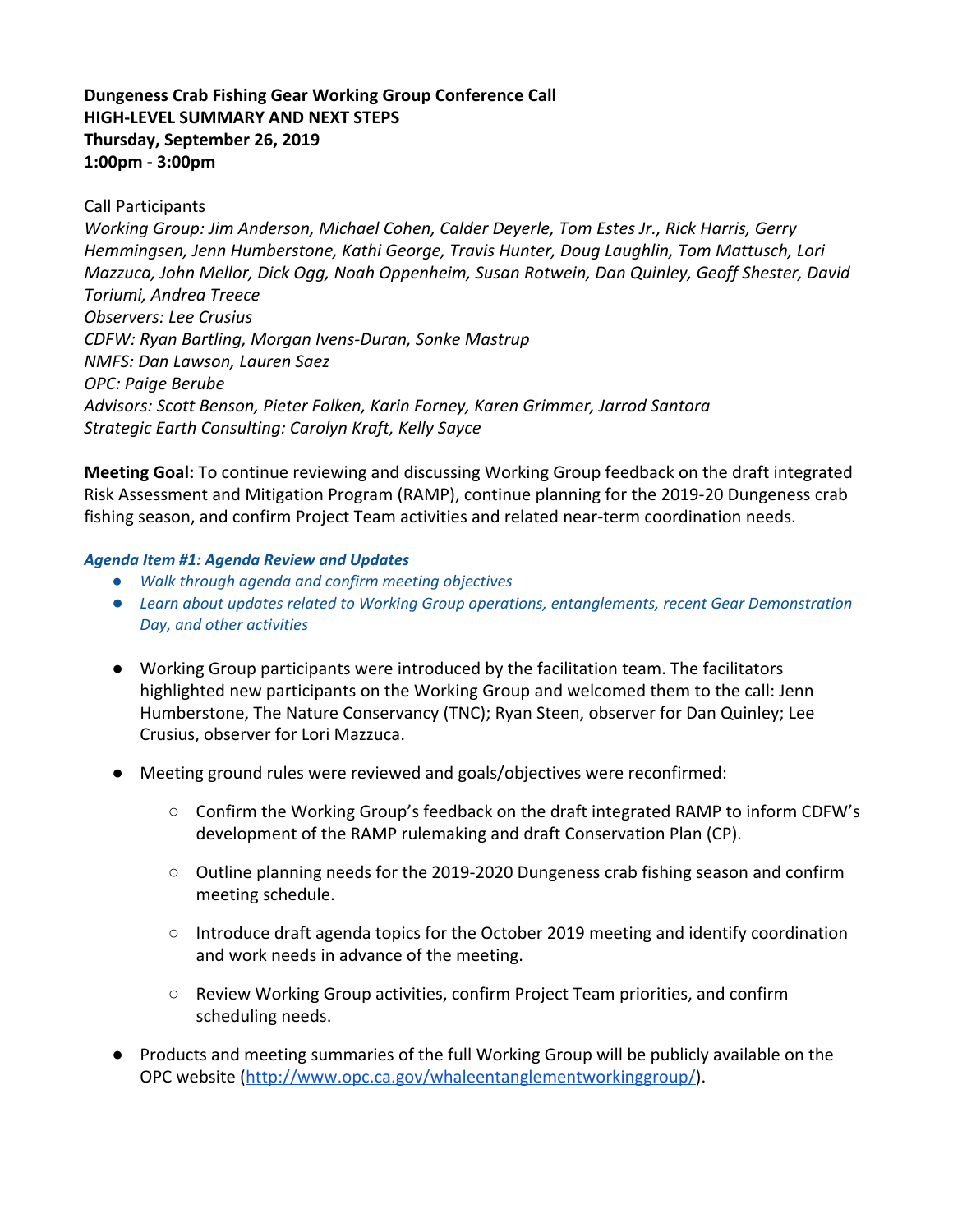- Lauren Saez, NOAA, provided a brief update on whale entanglements including two whale entanglements off Oregon. There have not been any whale entanglements off California since the last Working Group meeting.
- Ryan Bartling, CDFW, provided a brief overview of the Gear Demonstration Day that took place on September 6, 2019 in Monterey, California with support from the National Marine Sanctuary Foundation. The event was attended by innovators from across the United States, plus one from Canada, who demonstrated several types of gear including pop-up gear, yale grips, etc. Two to three hours was spent deploying and retrieving the various gear innovations. Overall, participants thought it was time well spent and next steps continue to be discussed by the Gear Innovations Project Team as far as how to best support additional testing and what funding options to pursue.
- Karin Forney, NOAA, and Scott Benson, NOAA, provided an update on recent leatherback turtle aerial surveys, which can be reviewed [here](https://drive.google.com/file/d/0B6-V3xUQO_iveWVnaXNCd0NqYk4zUTVMVmpIOHFabGJTWXF3/view?usp=sharing).

#### *Agenda Item #2: Working Group Feedback on CDFW Integrated RAMP Straw Proposal*

- *● Review feedback received by Working Group participants following September 4-5, 2019 in-person meeting*
- *● APA [\(here](https://drive.google.com/file/d/1qMfcM88ThcRaB25s4kOAEIPEoJ6kM2mY/view?usp=sharing))*
- *● Confirm next steps, timelines, etc.*

#### **Discussion**

- The facilitation team and CDFW reviewed the status of the RAMP straw proposals developed by CDFW and reminded the Working Group that the proposals are intended to be a starting place for discussion and once finalized will apply to the 2020-21 Dungeness crab fishing season. CDFW is in the process of considering the Working Group's comments and is in the beginning stages of translating those comments into a proposed rulemaking for public comment, which will most likely start at the end of February 2020. CDFW has received additional feedback from Working Group participants since the September In-Person Meeting.
	- Dan Quinley, California Coastal Crab Association (CCCA) shared a brief overview of CCCA's feedback on the RAMP straw proposals, which is available for review in full [here.](https://drive.google.com/file/d/0B6-V3xUQO_ivTGZ2VWZWc2JUX3JHMU1CUkc4d2pvWE1TMERF/view?usp=sharing) CCCA is continuing to collate comments from members and is holding port meetings throughout the week. Dan will provide updated information to the Working Group as it is available.
	- Andrea Treece, Earth Justice, shared a brief overview of their feedback on the RAMP straw proposals submitted in conjunction with Oceana, which is available for review in full [here](https://docs.google.com/document/d/1Q7HQ8rUU81IDCc2hocYYclWRGGxbQQQw4xCgCv4dWsQ/edit?usp=sharing).
- The Working Group discussed the additional feedback submitted to CDFW with a specific focus on how the 100 percent monitoring mentioned in the Earth Justice/Oceana proposal would be implemented. Ideally, from Earth Justice/Oceana's perspective, 100 percent monitoring would be required to acquire more data to better inform the RAMP and determine fine-tuned management measures instead of broad closures. From Earth Justice/Oceana's perspective, this could be funded by OPC or grant money to prevent fishermen from bearing this burden.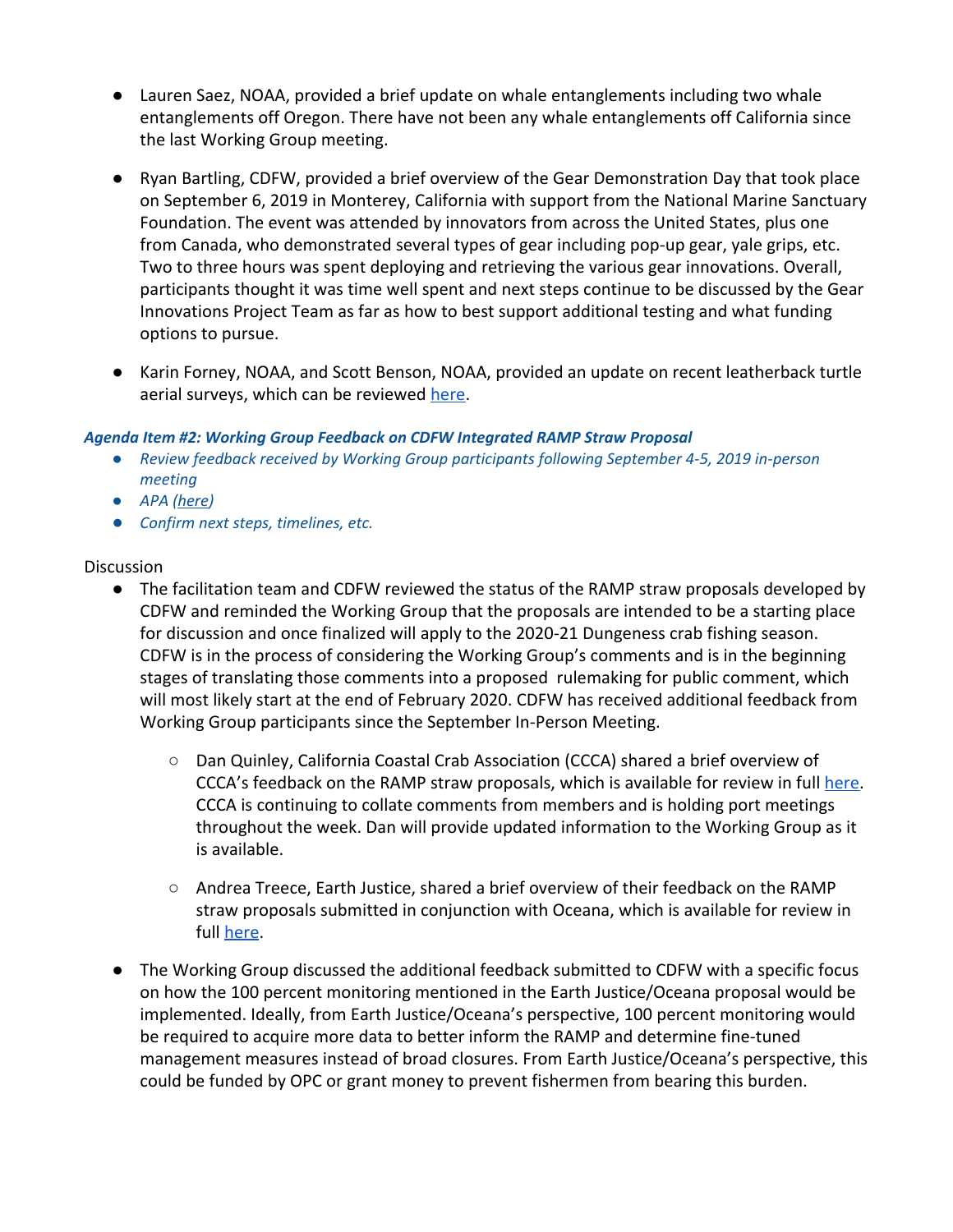- CDFW shared that one of the outcomes from the Pacific States Marine Fisheries Commission meeting was that California, Oregon, and Washington are looking at the possibility of using electronic monitoring to track vessels collecting samples for domoic acid testing and the fleet's movements. The Commission approved a policy to ask PSMFC to find funding for electronic monitoring. CDFW noted that 100 percent coverage would only be required for vessels assisting with domoic acid testing. Most likely, a lower percentage of the fleet would need to be tracked to gather the information needed to inform the fleet dynamics risk factor during the commercial season.
- $\circ$  The Working Group discussed other options for tracking such as using VMS data, but CDFW does not have access to this data because it's a federal program. CDFW is moving forward with looking at alternatives to VMS, such as the solar-powered vessel loggers currently being tested by the Working Group.
- OPC clarified that currently there isn't a specific plan for gear monitoring or tracking to be covered by OPC; however, OPC could support improved monitoring and gear innovations. Related, OPC is funding the second phase of the solar logger pilot project, which is described in more detail in this [staff recommendation](http://www.opc.ca.gov/webmaster/ftp/pdf/agenda_items/20181025/Item6b1_SolarLogger-Pilot-Project-Staff-Rec-Final.pdf).
- The Working Group discussed the need for flexibility in the RAMP rulemaking and to avoid making it too prescriptive.
	- $\circ$  CDFW shared information on the Administrative Procedures Act (APA) guidelines [here](https://drive.google.com/file/d/1qMfcM88ThcRaB25s4kOAEIPEoJ6kM2mY/view?usp=sharing) and explained that in order for regulations to pass APA review, the RAMP needs to clearly identify data streams, triggers, and potential management measures. The place to incorporate flexibility is in the management measures. Also, there will be opportunities to further adjust and adapt the rulemaking during RAMP 1.2.

## **● Next Steps**

**○ CDFW will continue considering feedback provided by the Working Group and continue refining the draft RAMP straw proposals for 2020-21 for Working Group review with the goal of sharing another draft towards the end of the year, prior to proposed regulations being released for public comment. If Working Group participants have questions, reach out to Ryan Bartling at Ryan.Bartling@wildlife.ca.gov.**

## **Agenda Item #3: 2019-20 RAMP Planning**

- Continued discussion to plan for the 2019-20 California Dungeness crab fishing season, including, but not limited to, the Risk Assessment Framework (RAF)
- Confirm next steps, scheduling, etc.

## **Discussion**

● The facilitation team reviewed the proposed process for implementing the RAF for the 2019-20 season based on what was discussed during the September In-Person Meeting. CDFW and NMFS are responsible for monitoring all four risk factors, with CDFW taking the lead in gathering information. Information will be shared with the Working Group as soon as it's available with the caveat that updated information and data may become available last minute.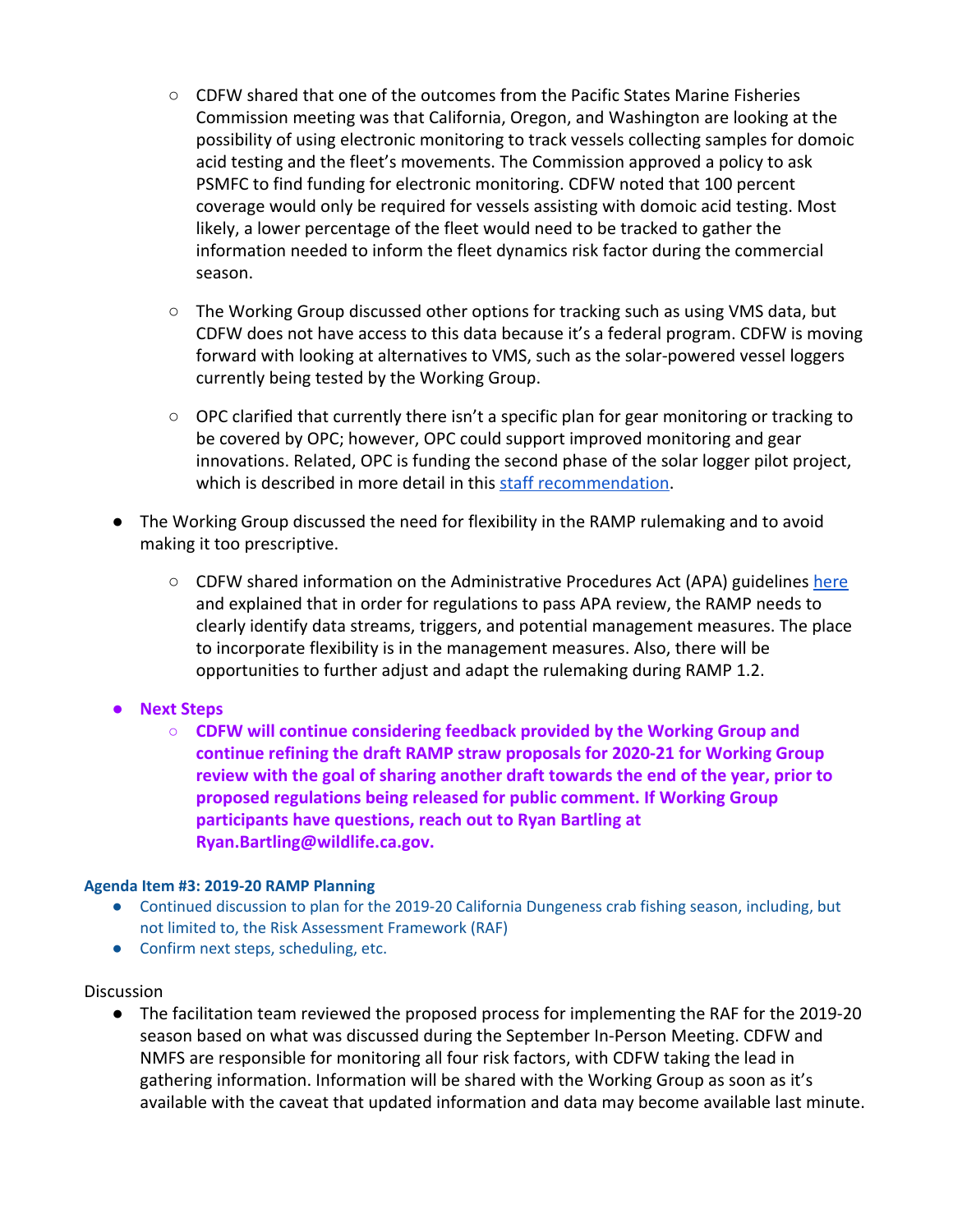The RAF will be conducted by the Working Group, with a minimum number of participants in attendance, during two-hour conference calls.

- The Working Group discussed the need for a strict timeline to receive information in advance of the RAF to provide enough time for review and requested clarification on how the process would work in terms of evaluating risk and sharing a decision with the CDFW Director.
- $\circ$  CDFW will share information and a draft risk suggestion for discussion during the conference call. Once the Working Group comes to a decision they will share their recommendation with the CDFW Director who will decide what to do and then must convey that decision to the fleet with 72-hours notice (Note: time frame requirement under FGC 8276.1 is 48 hours). There is also a possibility that the Director could disagree with the Working Group's recommendation and request an alternative. Flexibility must be built into the timing to accommodate this possible scenario.
- $\circ$  The Working Group discussed the possibility of having longer RAF calls to ensure there is enough time to review all of the information. The Working Group will move forward with scheduling two-hour calls every two weeks, but if necessary, the calls will go longer to ensure the Working Group is able to make a recommendation.
- The Working Group continued discussing management measures that had been proposed during the September In-Person Meeting.
	- Depth restrictions and area closures could potentially cause greater risk in other fishing areas if gear placement becomes denser. Also, enforcement would be challenging. Vertical line reduction would be easier to implement and the tags not being used could be kept on the boat to show CDFW enforcement.
	- $\circ$  The Working Group debated the percentage amount gear should be reduced to maximize fishing and avoid entanglements. Numbers suggested included starting at 100% and then reducing to 50% or starting at 75% and then reducing it from there. There was concern about starting at 50% because an additional reduction could lead to 25%, which is a very limited fishing season and not financially viable.
	- $\circ$  There was also a suggestion to put double tags on the pots to indicate that those fishermen had implemented the reduction. Overall, Working Group participants preferred keeping the extra tags on the boat to prevent loss and for easy access if gear is allowed back in the water.
	- Options such as delayed openers in specific areas were also considered with the possibility of using fair start and triggers set for domoic acid as a model.
	- $\circ$  Overall, there was general agreement that if there is a closure the time needed to make that happen was more important in terms of gear retrieval than in terms of selling crabs. The amount of time required to remove gear from the water could vary wildly at different times of year due to the weather. If there are breakdowns, fishermen will be able to enlist another vessel for help.